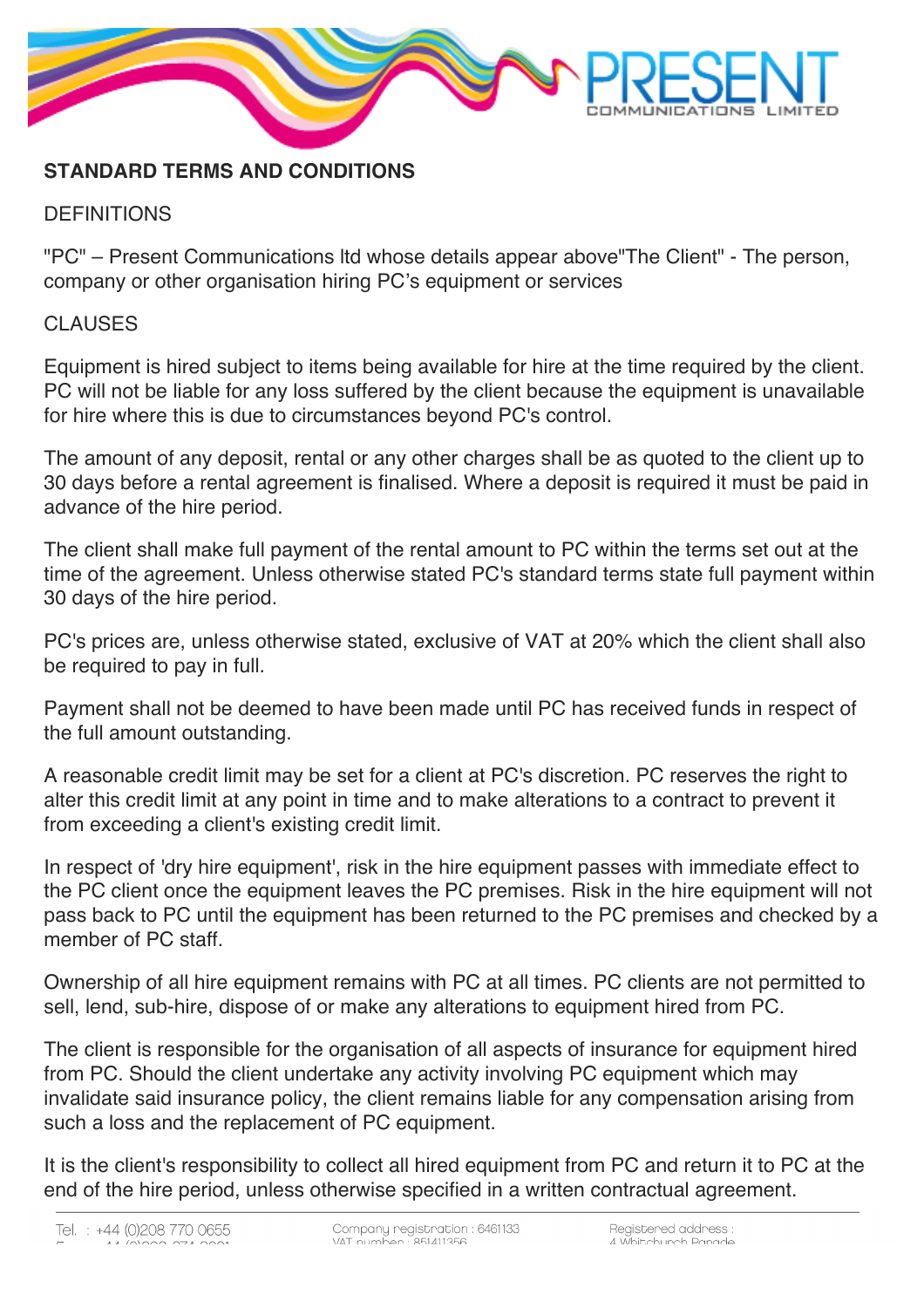

The client must notify PC of any loss, breakdown or damage to PC equipment as soon as it occurs.

The client must take reasonable care with equipment hired from PC and must only use each item of equipment for the purpose it was designed and intended.

The client must take reasonable precautions against the theft, damage or loss of PC equipment.

The client must allow PC staff to inspect the hired equipment at all reasonable times and must provided detailed information regarding the whereabouts of hired equipment.

The client must not take the hired equipment to a location outside of the United Kingdom without prior written agreement from PC.

Where the hire goods require the use of an electricity supply, it is the client's responsibility to ensure a suitable voltage is used and that a qualified and competent person undertakes all aspects of the installation of equipment.

PC will take responsibility for any problems that occur with equipment due to wear and tear. However, the client remains responsible for any problems occurring through misuse, misdirection or negligence.

The client must not make any attempt to repair faulty PC equipment without prior written authorisation.

The client must return equipment to PC in a state fit for immediate re-hire. Where equipment is returned to PC inan unclean, defective or damaged state the client will be liable for the cost of any necessary repair, replacement or loss of earnings from the postponement of the next hire period.

Should equipment be lost, stolen or damaged during a hire period, the client will pay the rental up until the point at which PC were informed in writing of the lost and/or damaged items.

Where the hire period has been arranged for a fixed duration neither the client or PC can make alterations to these terms unless mutually agreed in writing.

The client is required to let PC make reasonable attempts to rectify any problem occurring with hired equipment. The client should not instruct any third party to remedy the matter on their behalf. Where a client goes ahead with the instruction of a third party, PC will not be responsible for any additional costs relating to this instruction.

Each hire period will form a distinct and binding contract and shall remain separate to any other contract relating to other hire equipment or services provided as taken out by a particular client.